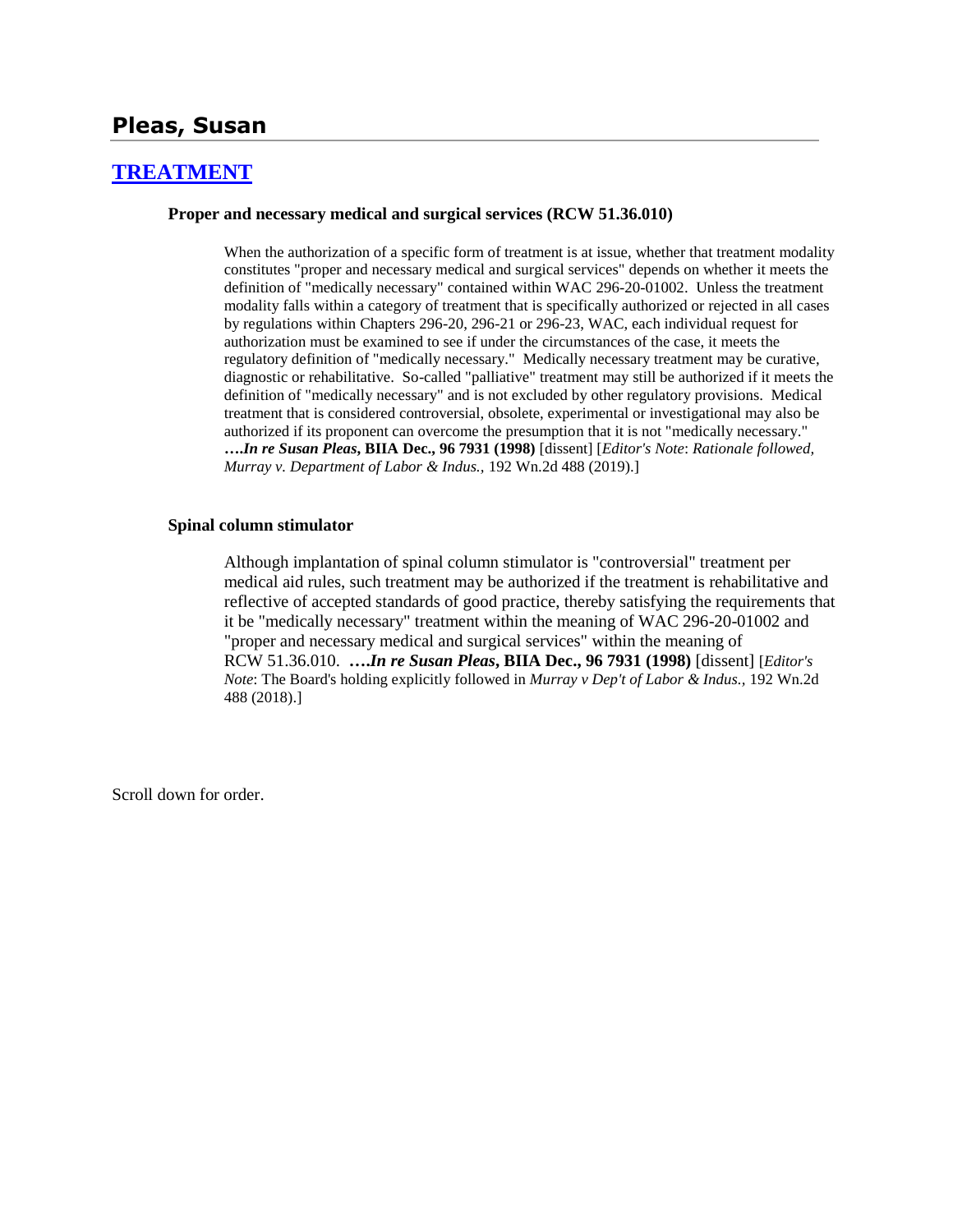# **BEFORE THE BOARD OF INDUSTRIAL INSURANCE APPEALS STATE OF WASHINGTON**

**IN RE: SUSAN M. PLEAS ) DOCKET NO. 96 7931 ) CLAIM NO. J-746527 ) DECISION AND ORDER**  APPEARANCES: Claimant, Susan M. Pleas, by Law Office of William D. Hochberg, per William D. Hochberg Employer, Advanced Technology Labs, None Department of Labor and Industries, by The Office of the Attorney General, per Beverly Norwood Goetz, Assistant The claimant, Susan M. Pleas, filed an appeal with the Board of Industrial Insurance Appeals on September 25, 1996, from an order of the Department of Labor and Industries dated August 14, 1996. The order affirmed a prior order dated June 3, 1996, that denied authorization and payment for a spinal cord stimulator. **REVERSED AND REMANDED. DECISION** Pursuant to RCW 51.52.104 and RCW 51.52.106, this matter is before the Board for review and decision on a timely Petition for Review filed by the Department of Labor and Industries to a Proposed Decision and Order issued on December 31, 1997, in which the order of the Department

dated August 14, 1996, was reversed and remanded to the Department with direction to issue an order authorizing payment for the claimant's spinal cord stimulation treatment.

The Board has reviewed the evidentiary rulings in the record of proceedings and finds that no prejudicial error was committed, and the rulings are affirmed.

Upon thorough review, we feel that the disposition of this appeal by our industrial appeals judge was correct. However, we have granted review in order to provide an analytical framework for determining what constitutes "proper and necessary medical and surgical services" to which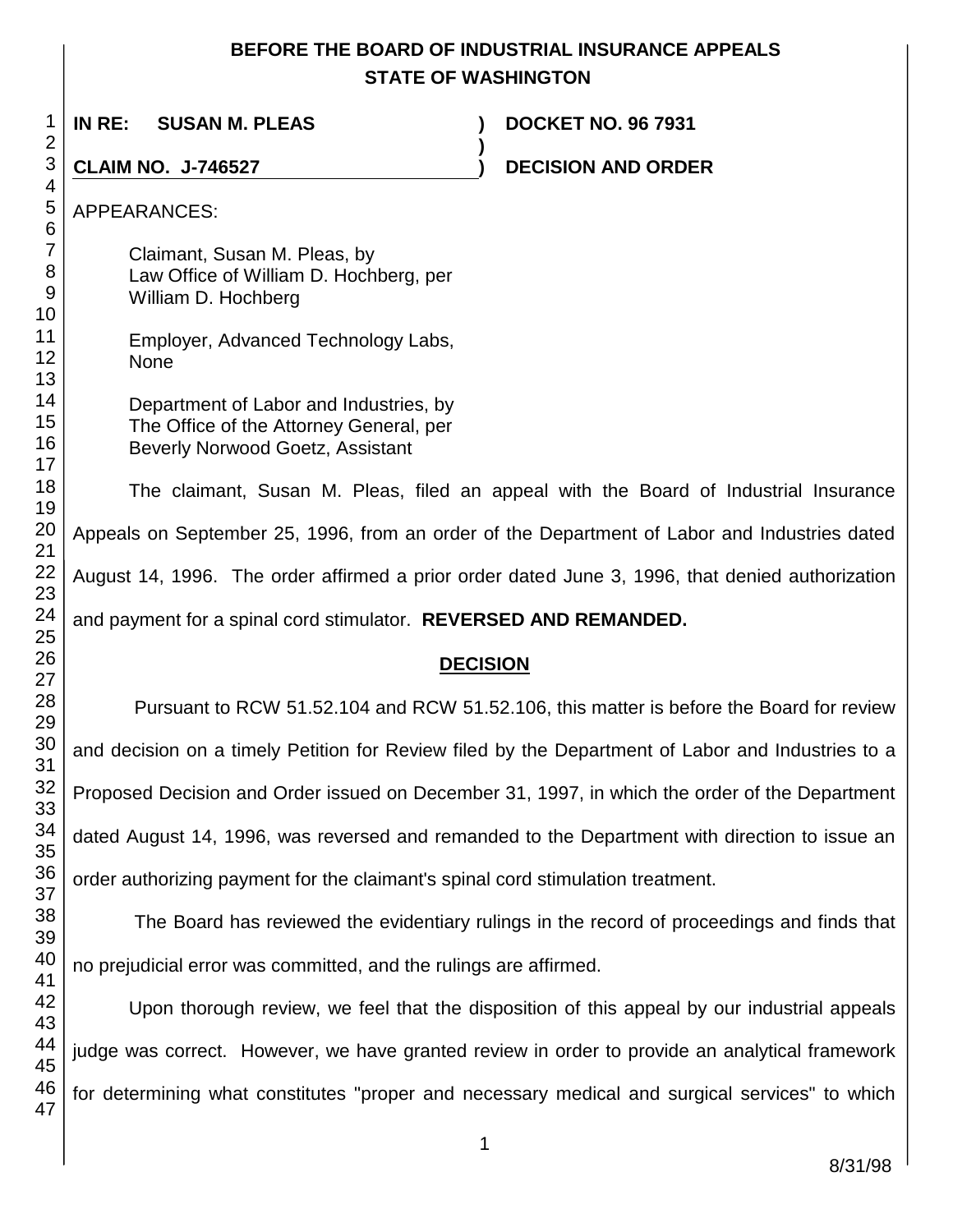injured workers are entitled pursuant to RCW 51.36.010. Such a framework is important to aid in uniformity in analysis of the facts and the applicable law.

The issue in this appeal is whether in this case a specific treatment service, referred to at various times as a spinal column stimulator, epidural spinal column stimulator or a dorsal column stimulator (and hereinafter referred to by the acronym SCS), is "proper and necessary" medical service within the meaning of RCW 51.36.010. This is the fourth time we have been called upon to determine whether, and under what circumstances, the Department should authorize a spinal column stimulator. The past Decision and Orders, none of which have been classified by us as a "Significant Decision," are *In re Larry Morefield*, Dckt. No. 90 5663 (May 5, 1992); *In re Jerry Albaugh*, Dckt. No. 91 1481 (November 12, 1992); and *In re Kim O. Machado*, Dckt. No. 94 1240 (August 2, 1995). The first two of these decisions affirmed the Department's denial of authorization of the SCS implant, while the last one reversed the Department and ordered that the treatment be provided. The result in each of these decisions was heavily dependent on the facts presented at hearing. This is true in this appeal as well.

SCS is a "treatment of last resort" for patients with intractable neuropathic pain in the extremities. It is used in cases of intractable pain and hypersensitivity caused by injured nerve roots in the spine or peripheral nerves to modify or block nerve activity that the brain interprets as pain. The Department refuses to authorize SCS implants in all cases, basing its decision on a recommendation from its Medical Advisory Industrial Insurance Committee (MAIIC). Dr. Gary Franklin, the Department's medical director and a neurologist, and Dr. John Loeser, the neurosurgeon member of the MAIIC, testified that there is insufficient medical literature, meeting appropriate scientific standards, to show that SCS is effective or that it leads to functional improvement of patients. Dr. Franklin believes that SCS is palliative treatment only and does not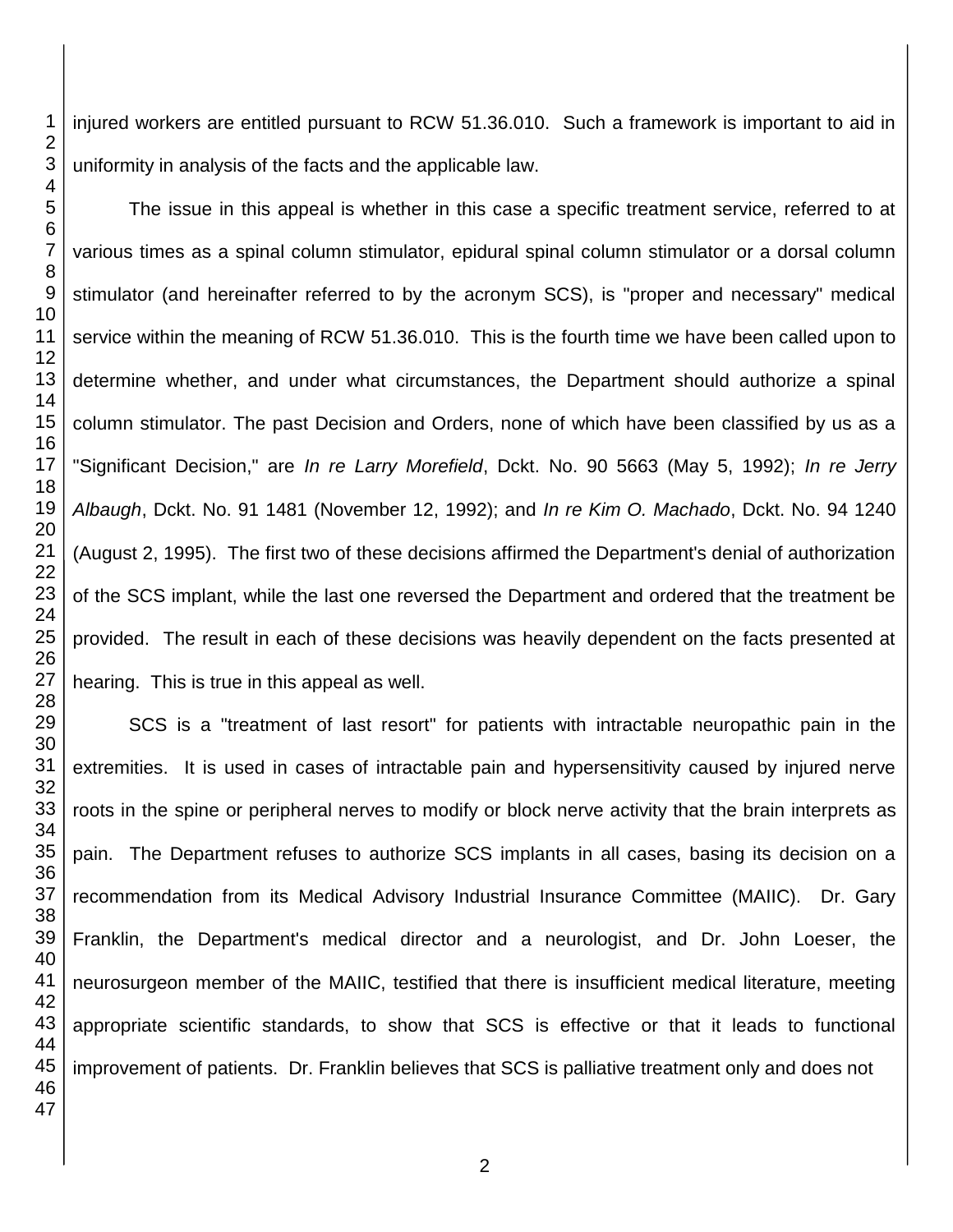meet the accepted standards of good practice of neurosurgery and pain management. Dr. John Oakley, the claimant's attending neurosurgeon, and Mr. Starkenbaum, a biomedical engineer for a company that makes SCS units, testified that SCS is approved by the U.S. Food and Drug Administration and that the Department of Labor and Industries is virtually alone among insuring entities in its refusal to authorize its usage in appropriate cases.

Ms. Pleas is a 55-year-old woman who, as a proximate result of an industrial injury of May 29, 1986, sustained Failed Back Surgery Syndrome (FBSS) that manifests itself through severe, continuous and intractable leg pain that is neuropathic in nature. No treatment modality, including surgery, physical therapy, chiropractic manipulation, acupuncture, naturopathic treatment, various medications, including anti-depressants, and a pain clinic, helped curtail or alleviate her neuropathic leg pain. Ms. Pleas attempted to start a fabric business, designing garments with a computer that she operated while reclining in a chaise lounge at her home. However, she found that she could work in this way only one-half to two hours per day and many days not at all. Dr. Oakley, her attending neurosurgeon, testified that Ms. Pleas was totally unable to perform all work due to her back condition. Her mental state was deteriorating.

 Dr. Oakley suggested to Ms. Pleas that implantation of a SCS might provide her with pain relief. Before implanting the device, Dr. Oakley used a screening protocol to determine if she was a good candidate for this treatment. As part of the protocol, Dr. Oakley had the claimant examined by Dr. Ray Baker, an anesthesiologist and specialist in pain management, who implants SCS devices as part of his practice. Dr. Baker concluded that SCS was indicated in her situation. On February 29, 1996, Dr. Oakley surgically implanted the device, on a temporary basis, to see if and to what extent Ms. Pleas actually obtained pain relief. Ms. Pleas noted immediate, dramatic and continuous relief of her leg pain. On March 18, 1996, Dr. Oakley performed the procedure necessary to make the implant permanent. In the year since the implant has become permanent,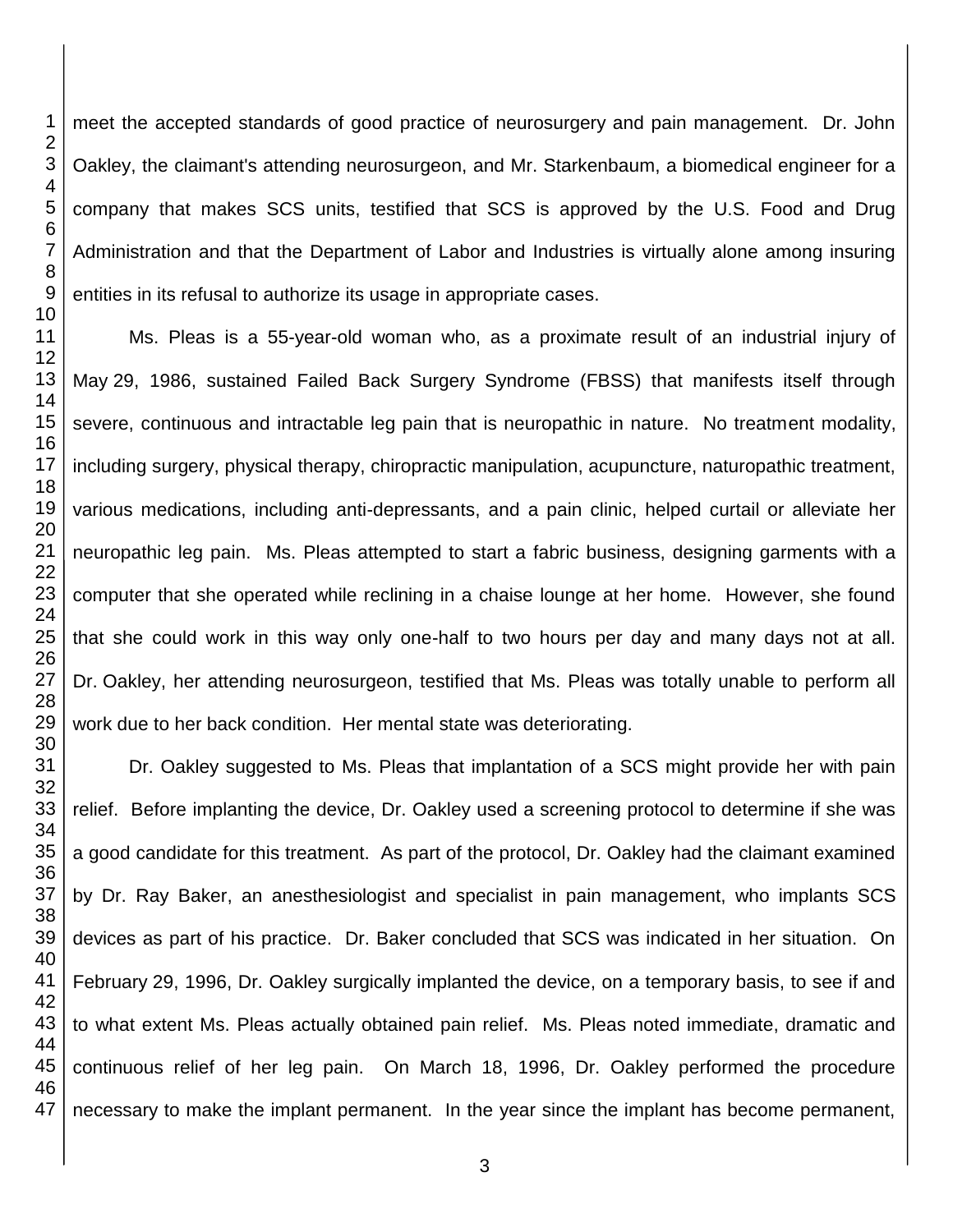Ms. Pleas has not needed to see Dr. Oakley (she has seen his nurse four or five times to make sure she was receiving the optimal stimulation from the unit) and no longer takes pain medication. She will require a minor surgical procedure every 3.2 years in order to replace the internal battery powering the SCS unit. Ms. Pleas now works at home at least two hours per day and plays golf four or five times per week, walking the course.

Decisions of the Department either to authorize or deny authorization of a treatment service are reviewed de novo, by a preponderance of the evidence, inasmuch as neither RCW 51.36.010 nor WAC 296-20-01002 categorize treatment authorization decisions as within the "sole discretion" of the director of the Department. *Morefield*.

Appeals from denial of treatment authorization usually are tried before us as if the issue was one of classification of the proposed treatment within a dichotomy as either "curative" treatment to be authorized or "palliative" treatment to be denied. This sort of analysis is an oversimplification and has no legal basis in the statutes, regulations or case law. *In re Terri Tollie*, Dckt No. 85 3932 (December 17, 1987). The term "curative" is contained within the definition of "medically necessary" found in WAC 296-20-01002, but that regulation also indicates that treatment provided for diagnosis and rehabilitative treatment may also be medically necessary. The word "palliative" does not appear in industrial insurance statutes and is found in the regulations promulgated thereunder only three times. In WAC 296-20-03001(13) it appears in the context of provision of long-term prescription of medication. WAC 296-20-03003(8) refers to a "rule prohibiting palliative treatment," but no such rule appears anywhere in Chapters 296-20, 296-21, or 296-23, WAC. In WAC 296-23-260(1)(b) doctors performing medical examinations for the Department are required to state whether proposed treatment is curative or palliative. None of these regulations is applicable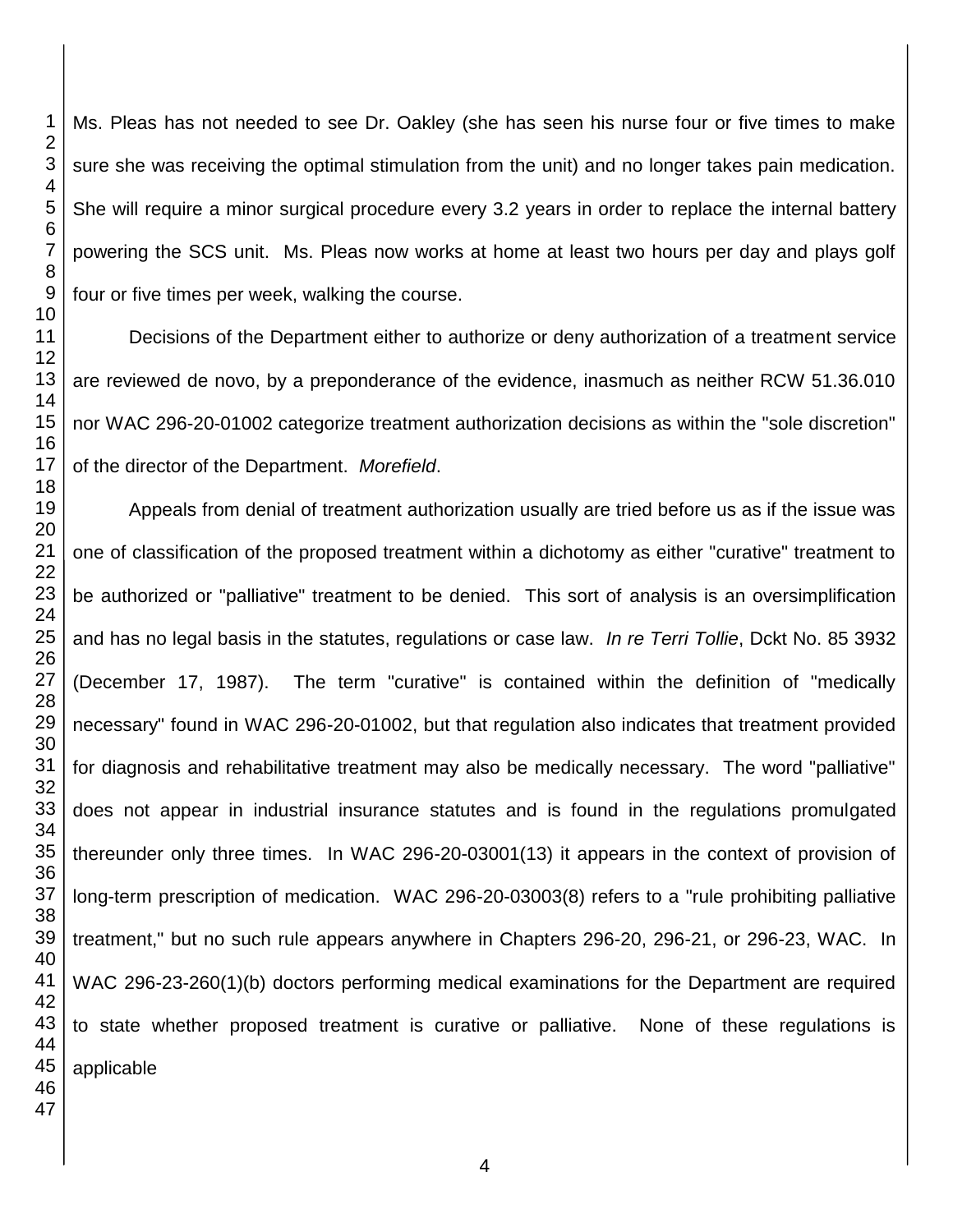here. Maintenance or supportive care, [see, e.g., WAC 296-20-03002(4) and WAC 296-23- 190(3)(h)] generally is not authorized, but it still is erroneous to decide authorization of treatment questions merely by determining which descriptive term best applies.

Statutory guidance on this issue is scanty and very general. RCW 51.36.010 establishes an injured worker's entitlement to "proper and necessary medical and surgical services" as well as to "proper and necessary hospital care and services." These phrases are not defined. RCW 51.36.015 includes chiropractic care and evaluation as a service available to injured workers under RCW 51.36.010. Additionally, RCW 51.36.020 authorizes a few specific types of treatment, equipment and treatment-related appliances, but SCS is not one of these.

The phrase "proper and necessary medical and surgical services" is not defined within Title 51, RCW. The duration of treatment is discussed within RCW 51.36.010, but only in generalities. The Legislature gave the director of the Department the authority to make rules that include determinations about the types of treatment to be provided to injured workers to enable him to properly administer the provision of medical and surgical services to injured workers. RCW 51.04.030(1); RCW 51.04.020(4). These determinations must take into consideration the remedial nature of the Industrial Insurance Act. RCW 51.04.010.

The "Medical Aid Rules," Chapter 296-20, WAC, do not contain a definition of "proper and necessary medical and surgical services." But a definition of "medically necessary" is contained within WAC 296-20-01002. That regulation states, in part:

> **Medically necessary**: Those health services are medically necessary which, in the opinion of the director or his or her designee, are:

> (a) Proper and necessary for the diagnosis and curative or rehabilitative treatment of an accepted condition; and

> (b) Reflective of accepted standards of good practice within the scope of the provider's license or certification; and

> (c) Not delivered primarily for the convenience of the claimant, the claimant's attending doctor, or any other provider; and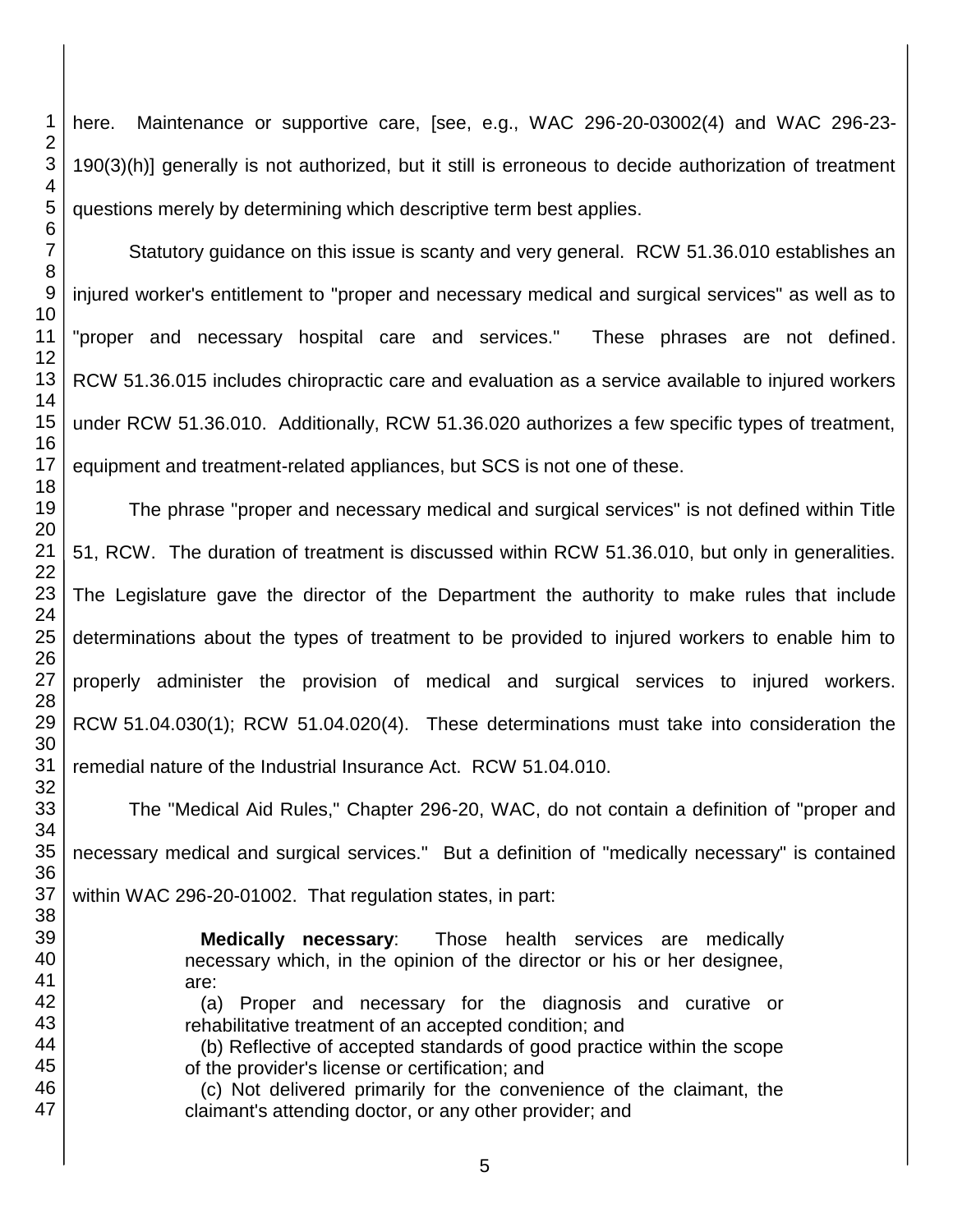(d) Provided at the least cost and in the least intensive setting of care consistent with the other provisions of this definition.

 In no case shall services which are inappropriate to the accepted condition or which present hazards in excess of the expected medical benefits be considered medically necessary. Services which are controversial, obsolete, experimental, or investigational are presumed not to be medically necessary, and shall be authorized only as provided in WAC 296-20-03002(6).

The vast majority of treatment authorization decisions require an individualized analysis to ascertain if the proposed treatment is medically necessary. However, WAC 296-20-01002 is not the only regulation that may be applicable when conducting such an analysis. The Department has promulgated other, more specific regulations that may apply concurrently or in its stead. Some specific treatment modalities and services are the subject of specific regulations found within Chapters 296-20, 296-21 and 296-23, WAC. One such specific regulation, WAC 296-23-175, applies to the provision of SCS treatment. Many common kinds of treatment require prior authorization before being provided to the injured worker. WAC 296-20-03001.

A case-by-case analysis is not necessary when certain types of treatment are proposed. WAC 296-20-030 lists certain treatments that the Department has determined to be proper and necessary in all cases so that they are authorized even without prior application. WAC 296-20- 03002 (1)-(5) lists treatments that the Department has determined never to be proper and necessary in any case and, therefore, never will authorize.

The Department contends that SCS cannot be authorized in any case, including this one, because it is "maintenance care" within the meaning of WAC 296-20-03002(4) and, because based on the recommendation of the MAIIC, it has a policy that SCS is never to be authorized. However, in Ms. Pleas' case the SCS treatment was not mere maintenance care inasmuch as it was intended to increase her physical functioning and end her total disability status by enabling her to return to work, an outcome that appears very close to being achieved. The recommendation of the MAIIC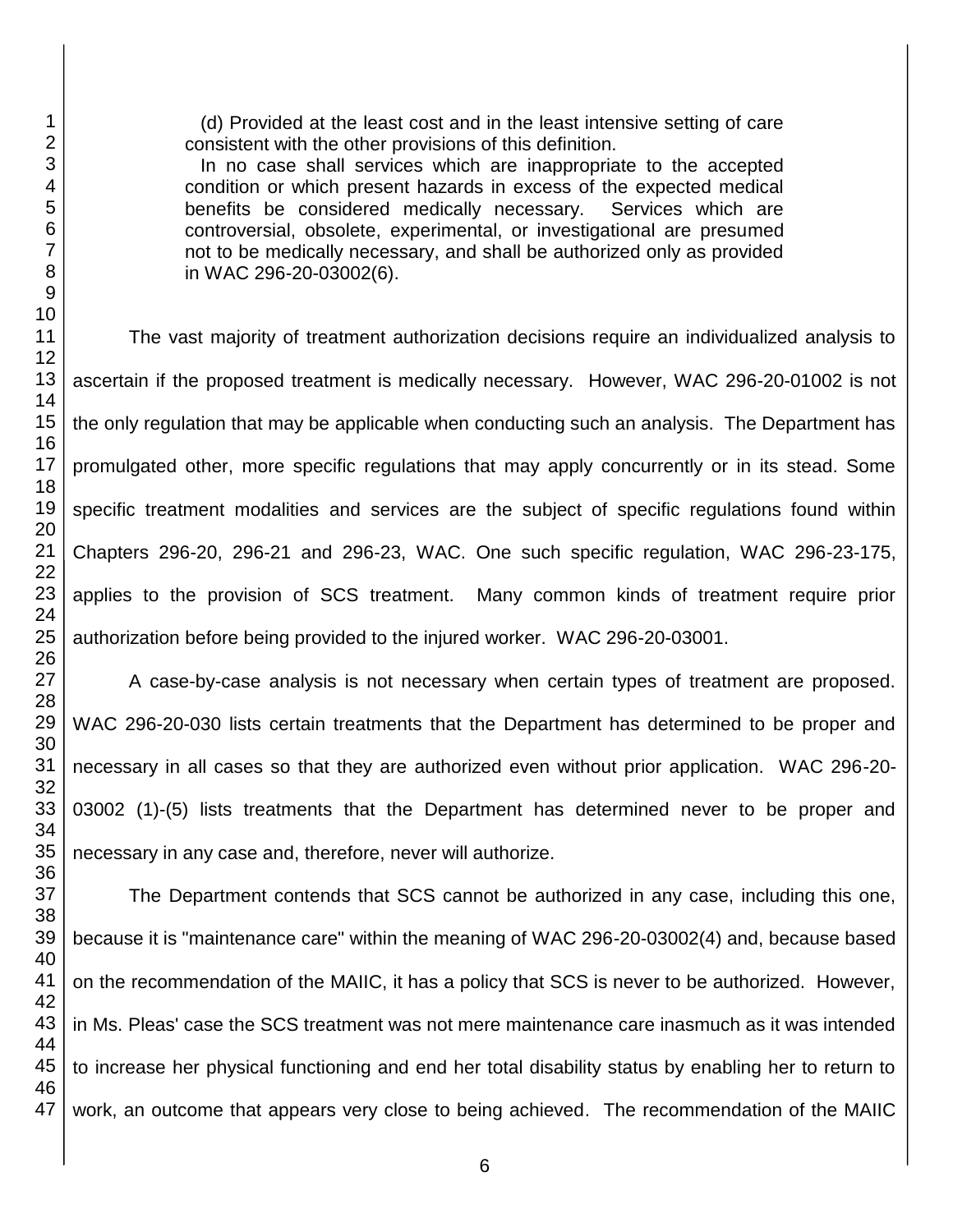does not permit the Department to prohibit all authorizations of SCS treatment. That committee is advisory only. Furthermore, when Department policy conflicts with a validly promulgated regulation, the policy is not given effect. See, e.g., *In re State Roofing & Insulation Inc.*, BIIA Dec., 89 1770 (1991), and *In re Howard Sells*, Dckt. No. 95 4334 (December 20, 1996).

Authorization of SCS treatment must be determined on a case-by-case basis. WAC 296-23- 165 and WAC 296-23–175, regarding miscellaneous services and appliances in general and stimulators in particular, do not contain an absolute prohibition of such treatment services, but instead set requirements for its authorization on a case-by-case basis. WAC 296-23-165(1) and (3) reiterate the requirement that provision of a stimulator must be medically necessary for it to be authorized. Thus, this specific regulation requires SCS treatment to meet the WAC 296-20-01002 definition of "medically necessary."

The Department argues that pursuant to WAC 296-20-01002, SCS treatment must be presumed **not** to be medically necessary because it is controversial and/or experimental. While we do not believe SCS to be experimental, we agree that it is "controversial" within the meaning of WAC 296-20-01002. SCS treatment has been available for over 20 years. The three surgical experts who testified all use it as treatment in selected cases of failed back surgery syndrome (FBSS), the condition from which Ms. Pleas suffers. It only is used when virtually all other possible treatments have been tried and failed. The FDA has approved the device. Most entities providing medical insurance authorize it in appropriate cases. On the other hand, Dr. Franklin and Dr. Loeser testified that the medical literature has not proven SCS to be efficacious or cost effective, the methodology of other studies has been poor, and the results often are only anecdotal. However, the value of Dr. Loeser's study itself is questionable since it is no more than a survey of earlier studies and did not attempt to give weight to more recent studies that more likely reflect positive results from the better technology that Dr. Loeser admits exists currently.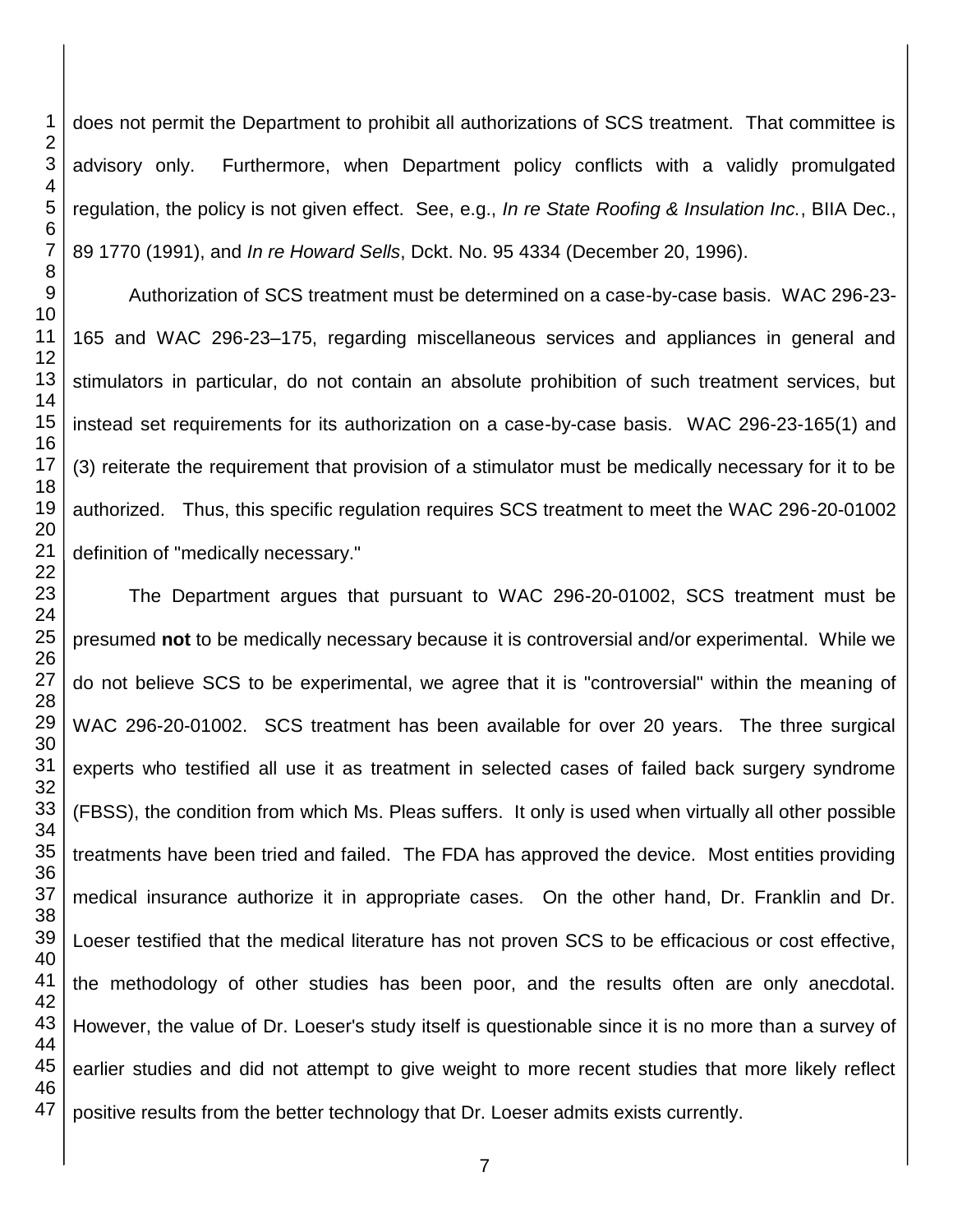The evidence discussed above shows that while SCS is not experimental, it is controversial. Since SCS is controversial it must be presumed not to be medically necessary. Nonetheless, it still can be authorized as provided by WAC 296-20-03002(6). Since such treatment can be approved in certain cases, it follows that the presumption that it is not medically necessary can be rebutted. This regulation requires the Department to use a case-by-case analysis based on the definition of medically necessary found in WAC 296-20-01002.

In examining this individual case, we believe that Ms. Pleas has shown that the permanent implant of the SCS was rehabilitative treatment and thus medically necessary within the meaning of WAC 296-20-01002 and "proper and necessary medical and surgical services" within the meaning of RCW 51.36.020. "Rehabilitative" and "rehabilitation" are not defined in the statutes or regulations. *Webster's II New College Dictionary* 934 (1995) defines "rehabilitate" as: "to restore to good health or useful life, as through education or therapy." Thus, treatment that improves functioning, even if it does not improve the underlying pathology, is rehabilitative. Drs. Loeser and Franklin testified that rehabilitation had three components. Return to work was the primary measure of rehabilitation, but others include improved physical functioning and pain relief. However, we have held that mere pain relief is not enough to prove that treatment is improving functioning. *In re Calvin Leslie*, Dckt. No. 93 1261 (May 2, 1994). While the literature reviewed by Dr. Loeser included individual case histories where SCS resulted in markedly improved functioning and even return to work by injured workers due to the relief of pain, his study and Exhibit No. 2 show that the only finding that can be made about the efficacy of SCS is that approximately 50 percent of the patients receiving the implant will have pain relief of 50 percent or greater. This is a very subjective finding and does not itself justify authorization of SCS. Dr. Oakley believes that soon to be published studies will more clearly show the rehabilitative effects of SCS. But until those studies are published, Dr. Loeser's survey of the literature remains unrebutted.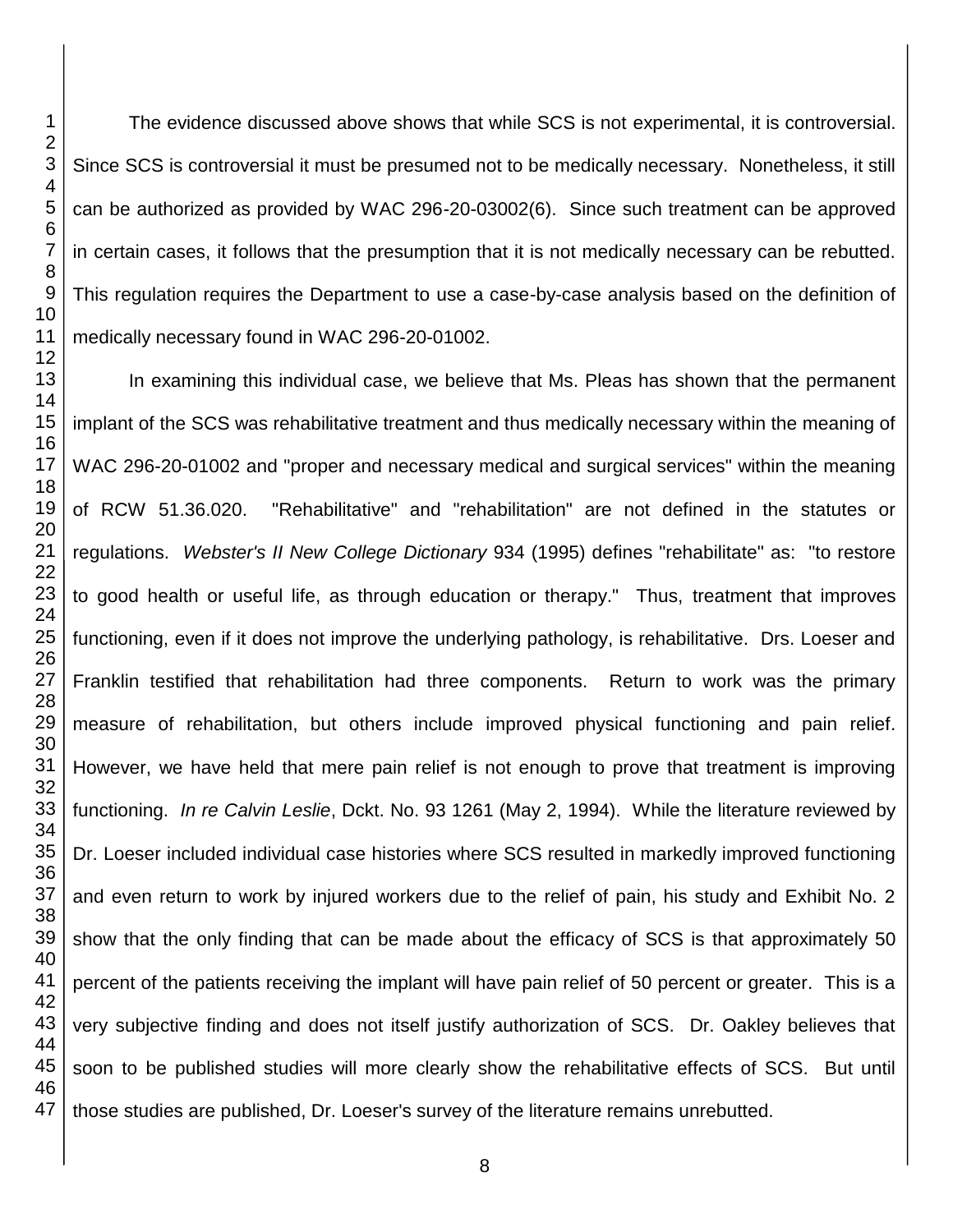Notwithstanding the above observations, Ms. Pleas has proven that the implantation of a SCS unit has been rehabilitative treatment in her case. As of the date of her testimony, Ms. Pleas' SCS unit had functioned for 18 months without complication. She experienced a marked decrease in pain and an increase in functioning. The rehabilitative effect of the treatment can be verified by the decrease in prescriptions sought, decrease in the use and cost of medical services, and the increase in the claimant's activity level and ability to work. Adding time spent golfing to the amount of time she works each day, it is likely that she has become physically capable of performing gainful employment. **In this case**, the presumption that SCS is not proper and necessary medical treatment has been rebutted.

Dr. Franklin pointed out that the evidence that SCS had a rehabilitative effect in this case originated after the treatment had been provided. Authorization of treatment is not dependent on a good result from that treatment in any one particular case. Nor should treatment authorization be delayed until after the treatment has been provided and proven to be effective. Such a delay harms the Department as well as the injured worker. Nonetheless, in situations where the treatment has been provided prior to it being authorized, the Board has held that a determination that surgical treatment was medically proper and necessary may be based on "20-20 hindsight" provided from findings of the surgery itself. *In re Zbiegniew Krawiec*, BIIA Dec., 90 2281 (1991) and *In re Rebecca Armack*, Dckt. No. 68,368 (October 21, 1985).

The Department also contends that SCS treatment is not medically necessary treatment because it is not reflective of accepted standards of good practice. WAC 296-20-01002(b) requires treatment to be reflective of the standard of good practice within the scope of the provider's license or certification. In this case, the scope of the provider's license in question is that of neurosurgery and surgical pain management. Dr. Franklin, the Department's medical director, has concluded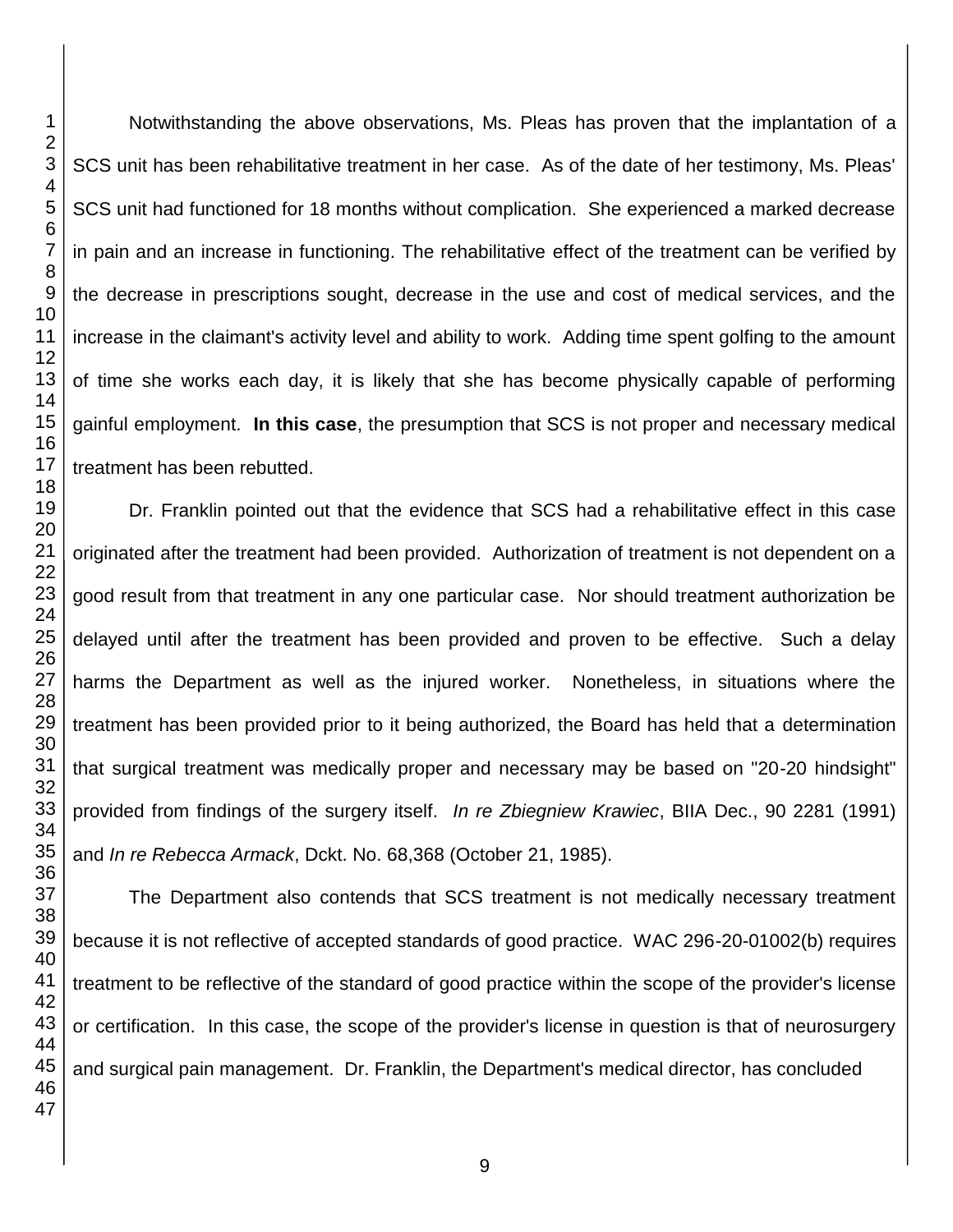that because the MAIIC, which advises the Department on medical matters, (see WAC 296-20- 01001) has recommended that SCS treatment not be authorized, that necessarily means that such treatment does not meet the accepted standard of good practice.

Dr. Franklin's conclusion is erroneous. The testimony of Dr. Loeser, the neurosurgeon member of MAIIC, makes it clear that the committee's rejection of SCS was due to an inability to prove to its satisfaction that such treatment is rehabilitative and cost effective. Dr. Loeser, Dr. Oakley, and Dr. Baker, who perform surgical procedures in these fields, **all** provide SCS implants to their patients who meet their screening criteria. Dr. Franklin, on the other hand, is not a surgeon and treats patients only irregularly. His opinion about what constitutes the standards of good practice of neurosurgery and pain management is entitled to less weight.

The Board, in *Morefield* and *Albaugh*, concluded that implantation of SCS was not reflective of accepted standards of good practice based on Dr. Franklin's interpretation of the MAIIC advisory opinion. In this case, evidence from the neurosurgeon member of the committee was presented, which rebutted Dr. Franklin's views. Because more complete information from a first-hand source was available in this case, the Board can distinguish those two non-leading decisions and reject their holdings under the facts of this case.

The Department contends that SCS should not be authorized because it is not cost effective. However, information from one of the latest studies (Exhibit No. 2) indicates otherwise. In Ms. Pleas' case, it has clearly been cost effective. Her consumption of medication and medical services has dropped to almost nothing, there have been no complications, and she has improved from likely permanent and total disability status to a person whose activity levels are consistent with some amount of gainful employment. The Department maintains that future costs of maintenance of the SCS unit and battery replacement may prove that this form of treatment may yet prove not to be cost effective in this case. The evidence in the record, especially Exhibit No. 2, suggests that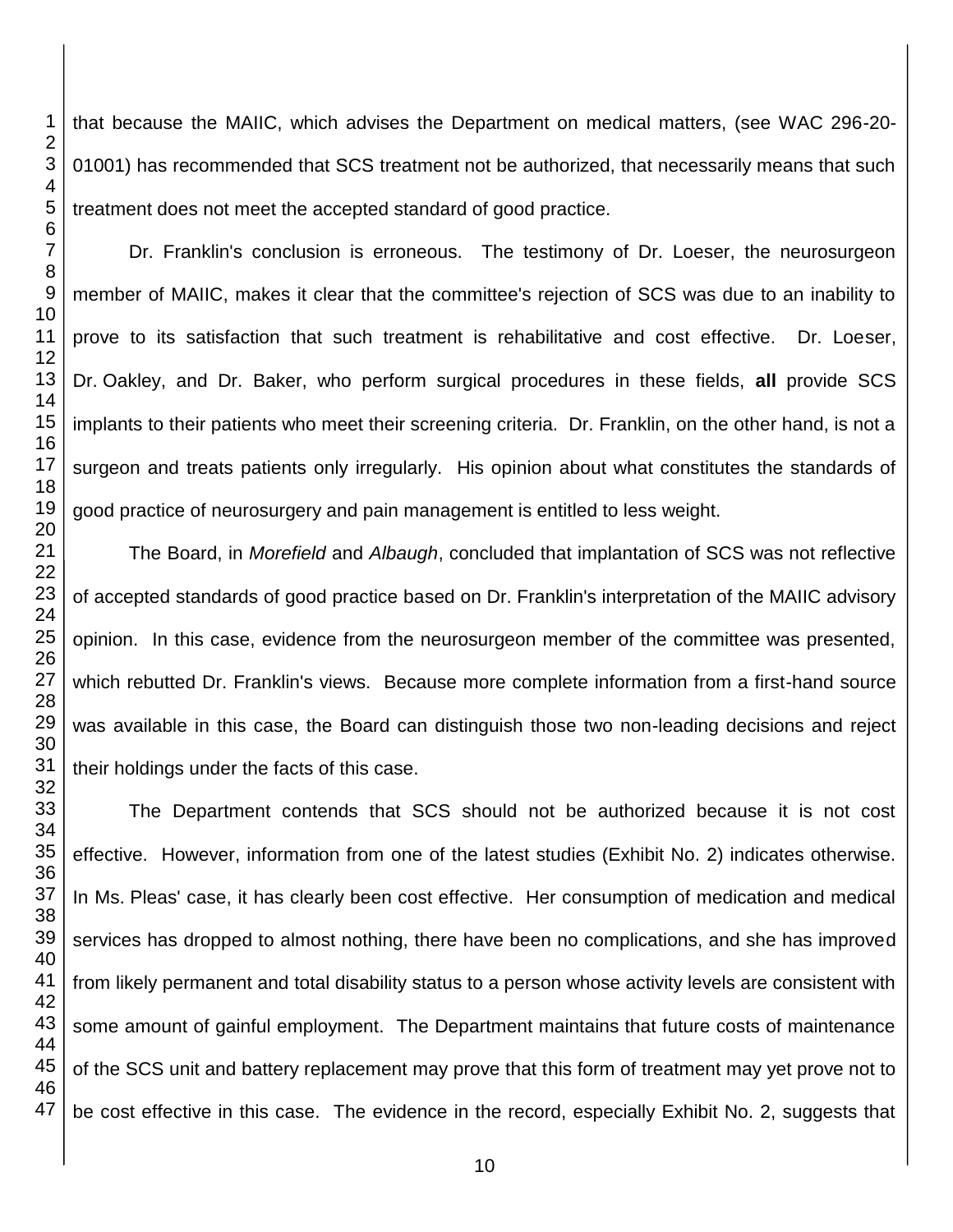this is a possibility; however, to say that it will occur in this case is mere speculation that cannot justify denial of authorization of this treatment.

Of course, the Department must consider factors related to future costs when determining if proposed treatment is medically necessary. RCW 51.04.030; WAC 296-20-01002(d). The Department is justifiably concerned about the costs of SCS treatment, especially since authorization of such treatment, while initially cost effective, might prove not to be cost effective due to future implant revisions, battery changes, etc. There is no way to accurately forecast future need for treatment in any one individual case. Ms. Pleas may need the stimulator the rest of her life, it may cease to be effective some time in the future, or she may be able to function without the SCS unit at some time in the future. Because of the uncertainties in the treatment of individual cases, the Department routinely reserves claim costs in vast numbers of cases in order to protect the solvency of the medical aid and other funds to which it is entrusted. This decision does not prevent the Department from continuing to use those practices. Rules are in place that the Department can use to manage the continued care that may be necessary due to the SCS unit. See WAC 296-23-175 and WAC 296-20-1102. Dr. Oakley testified that a second type of SCS unit, one that does not require an internal battery, is available. The Department may mandate the use of that type of unit if it proves itself to be less costly and/or a less invasive form of treatment than the unit Ms. Pleas currently uses.

The Department argues that even if permanent implantation of a SCS meets the definition of "medically necessary," it should not be responsible for payment for that treatment service since the implantation took place without prior authorization as required by WAC 296-20-03002(6) and WAC 296-20-1102(3), as well as without prior medical consultation as required by WAC 296-20- 045. The implant took place prior to the authorization required by WAC 296-20-03002(6). Moreover, even though Dr. Baker's examination of the claimant may have been consistent with the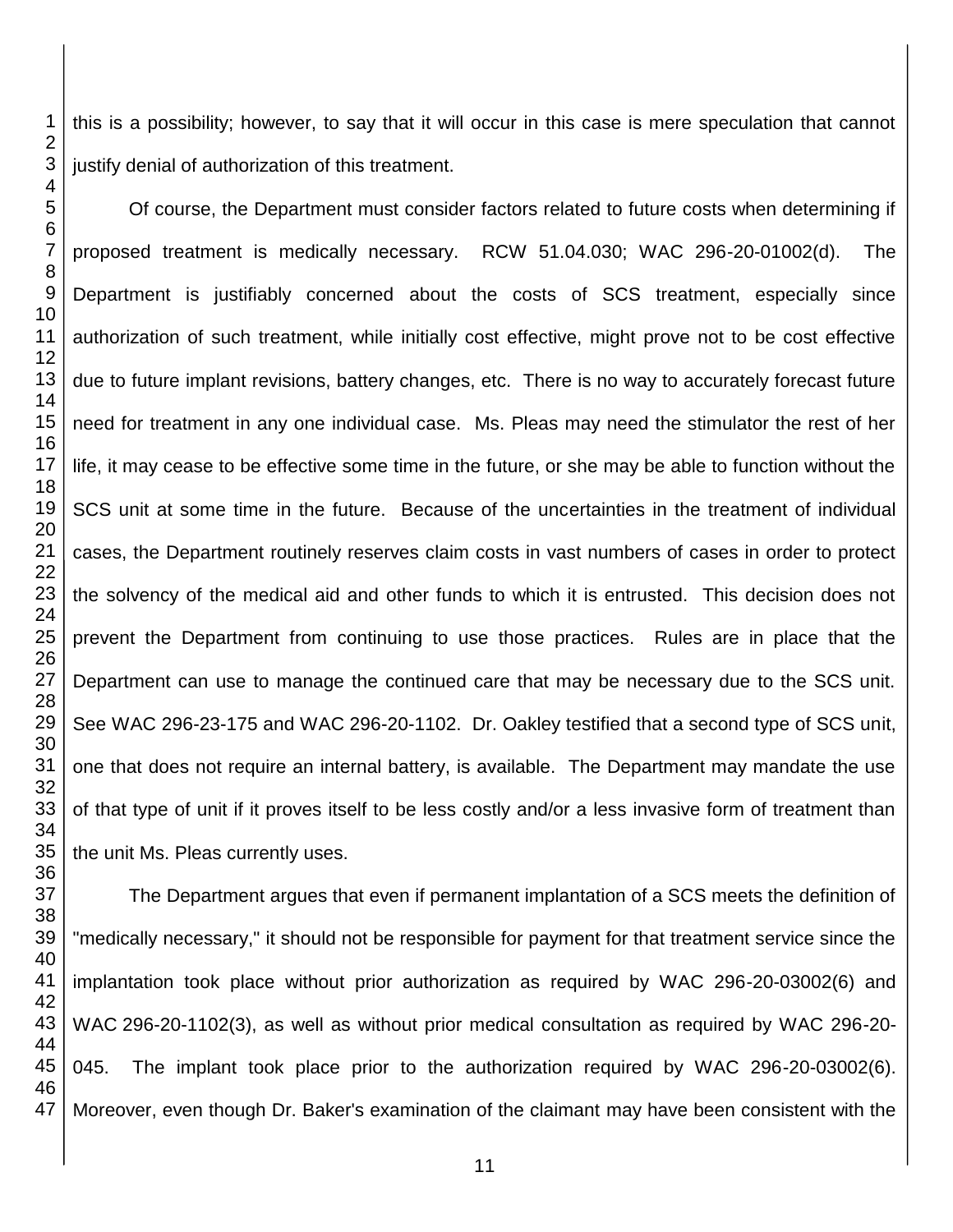WAC 296-20-03002(6) and WAC 296-20-045 requirement of a consultation prior to treatment, it did not meet all of the requirements of WAC 296-20-045 or WAC 296-20-051. However, the failure to comply with these regulations prior to receiving the treatment does not necessarily mean that the authorization of the SCS implant must be denied in this case. In regard to the lack of prior authorization for treatment, the Court of Appeals held, in *Boise Cascade Corp. v. Huizar*, 76 Wn. App. 676, 686 (1994):

if a claimant can establish that he or she notified L&I or the self-insured of the need for medical treatment and supplied information pertinent to a determination of whether the treatment was causally connected to the industrial injury, neither L&I nor the self-insured can use its lack of prior authorization as a basis for denying payment for services later found to be medically necessary and causally connected to the industrial injury. To conclude otherwise would be contrary to the express purpose and intent of the Industrial Insurance Act.

In this case, Ms. Pleas met the requirements listed in *Huizar*. Dr. Oakley could not remember if he sought authorization on behalf of Ms. Pleas for SCS treatment from the Department. However, it is clear that he did seek such authorization inasmuch as he testified that he obtained alternative coverage from another source once the Department denied his authorization request. SCS treatment was intended to treat the residuals of the claimant's low back condition, and the intractable leg pain therefrom, which the Department had already accepted under this claim. Finally, the claimant's dramatic post-implant improvement and the testimony of Dr. Oakley provide sufficient proof that SCS was medically necessary treatment for a condition proximately related to the industrial injury.

 Prior to the *Huizar* case, we held in *Krawiec* and *Armack* that failure to follow the regulations requiring prior authorization of treatment and a second medical opinion did not prohibit authorization of treatment if, once the treatment was provided, it proved itself to be rehabilitative in some verifiable fashion. In this case, as stated earlier, there is no doubt that the SCS implant has proven to be rehabilitative for Ms. Pleas.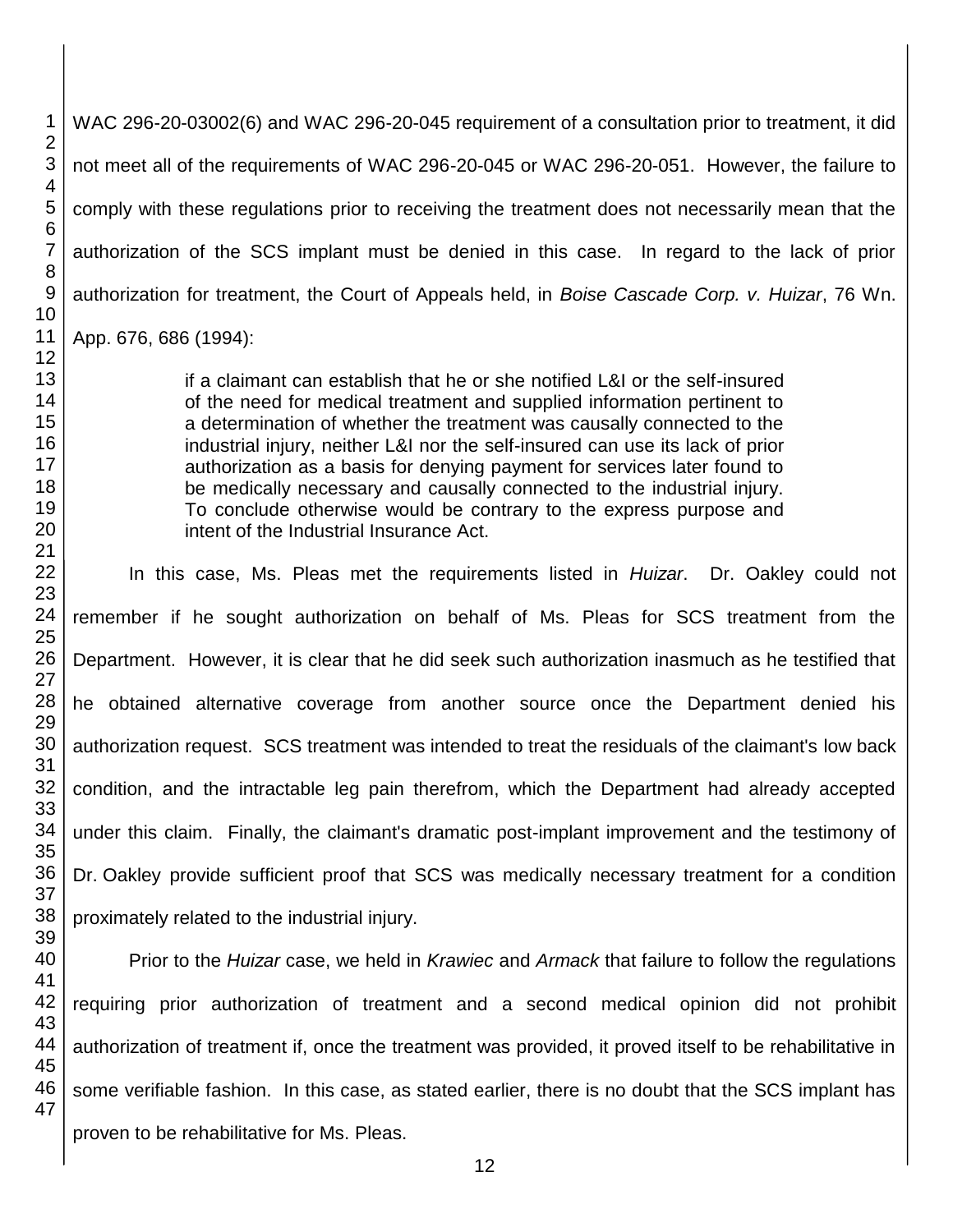In summary, authorization of SCS treatment must be determined by the Department on a case-by-case basis. In this case, Ms. Pleas has proven that SCS treatment is rehabilitative and reflective of the accepted standards of good practice within the scope of her provider's license. Therefore, in her case, SCS is "medically necessary" treatment within the meaning of WAC 296- 20-01002 and also "proper and necessary medical and surgical services" within the meaning of RCW 51.36.010. The Department order dated August 14, 1996, must be reversed and the Department directed to authorize and pay for SCS treatment in this individual case.

## **FINDINGS OF FACT**

- 1. On May 29, 1986, while in the course of her employment as a secretary for Advanced Technology Laboratories, the claimant, Susan M. Pleas, caught her foot in a pallet and fell, striking her back on a desk, for which she required medical and surgical treatment. On June 4, 1986, the claimant filed an application for benefits with the Department of Labor and Industries. The claim was allowed and benefits were paid. On June 3, 1996, the Department issued an order denying authorization or payment for a spinal cord stimulator. The claimant filed a timely request for reconsideration with the Department. On August 14, 1996, the Department issued an order affirming its June 3, 1996 order. On September 25, 1996, the claimant filed a Notice of Appeal with the Board of Industrial Insurance Appeals. On November 13, 1996, this Board issued an order granting the claimant's appeal, assigning it Docket No. 96 7931, and directing that further proceedings be held.
- 2. As a proximate result of the May 26, 1986 industrial injury and surgical treatment therefor, the claimant sustained failed back surgery syndrome, which manifested itself primarily through severe, continuous, and intractable leg pain that was neuropathic in origin. No treatment modality, including surgery, physical therapy, chiropractic manipulation, acupuncture, naturopathic treatment, various medications, including anti-depressants, and a pain clinic, helped curtail or alleviate her neuropathic leg pain. As of February 29, 1996, the claimant was unable to perform any form of reasonably continuous gainful employment.
- 3. As of February 29, 1996, the claimant was a good candidate for implantation of a spinal column stimulator. On that date, a temporary stimulation unit was implanted and attached to an external pulse generator. The implant provided immediate, dramatic, and continuous relief of the claimant's neuropathic leg pain. On March 18, 1996, the stimulator implant was made permanent. Since that time, the claimant has experienced marked relief of leg pain, her physical functioning and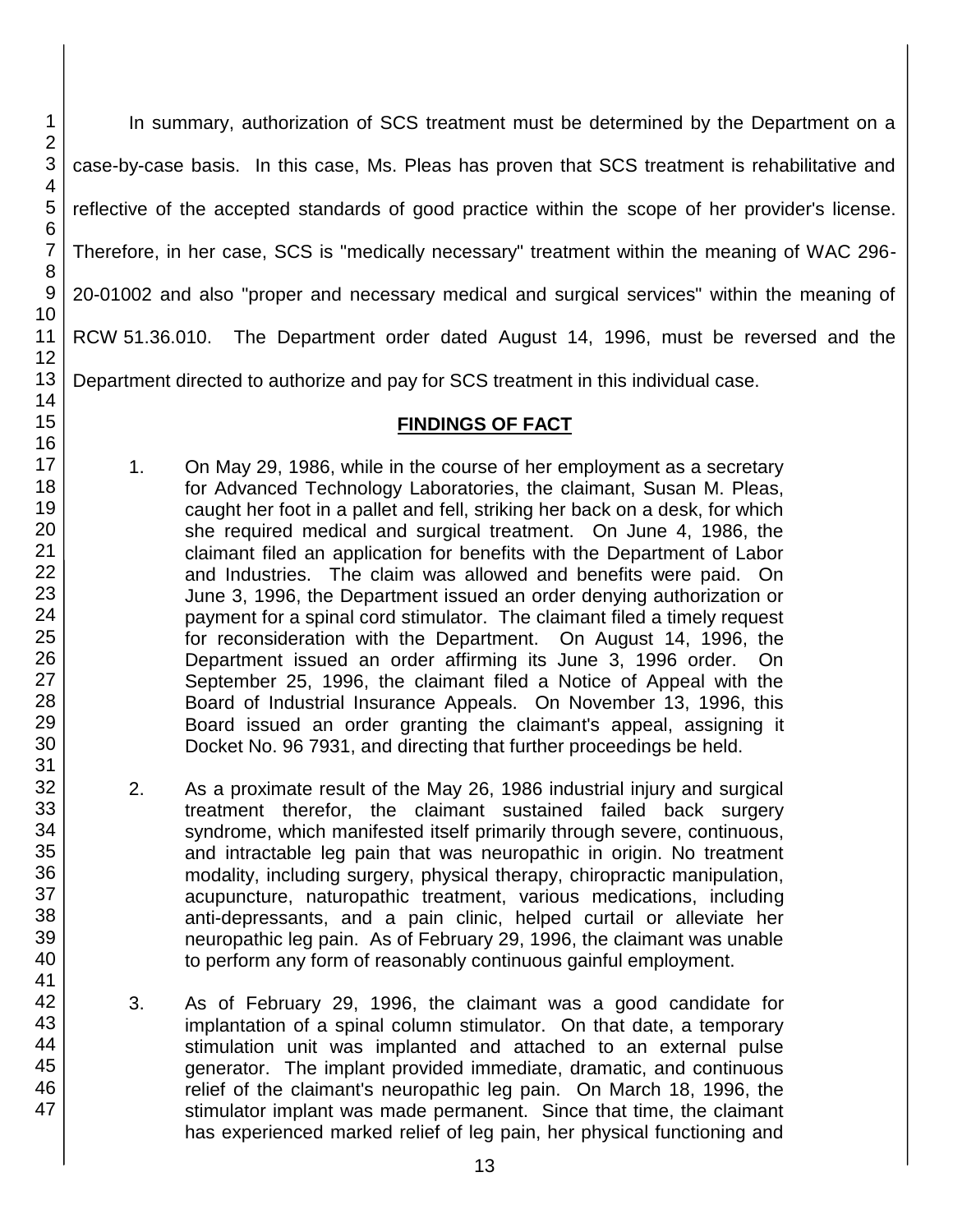ability to tolerate activity have improved significantly, and she is able to engage in activity consistent with sedentary employment.

- 4. Implantation of a spinal column stimulator in carefully screened cases of failed back surgery syndrome, such as this one, is rehabilitative in nature. Such treatment is controversial, but is not obsolete, experimental, or investigational. Implantation of a spinal column stimulator is within the standards of good practice of neurosurgery and pain management.
- 5. As of February 29, 1996, the claimant's attending neurosurgeon had requested, but not obtained, authorization from the Department of Labor and Industries to implant a spinal column stimulator in the claimant as treatment for her failed back surgery syndrome proximately caused by the May 29, 1986 industrial injury and surgical treatment therefor. As part of the screening protocol prior to implanting the spinal column stimulator in the claimant, her attending neurosurgeon had her evaluated by a medical doctor who specialized in anesthesiology and pain management.

# **CONCLUSIONS OF LAW**

- 1. The Board of Industrial Insurance Appeals has jurisdiction over the subject matter and the parties to this appeal.
- 2. In this case, implantation of a spinal column stimulator was "medically necessary" within the meaning of WAC 296-20-01002 and also "proper and necessary medical and surgical services" within the meaning of RCW 51.36.010.
- 3. In this case, failure to comply with the prior authorization requirements of WAC 296-20-03002(6) and WAC 296-20-1102(3) and with all of the WAC 296-20-03002(6) and WAC 296-20-045 requirements for consultation prior to treatment do not relieve the Department from the responsibility to authorize and pay for implantation of a spinal column stimulator.
- 4. The order of the Department of Labor and Industries dated August 14, 1996, that affirmed an order dated June 3, 1996, that denied authorization and payment for a spinal column stimulator, is incorrect and is reversed. This claim is remanded to the Department with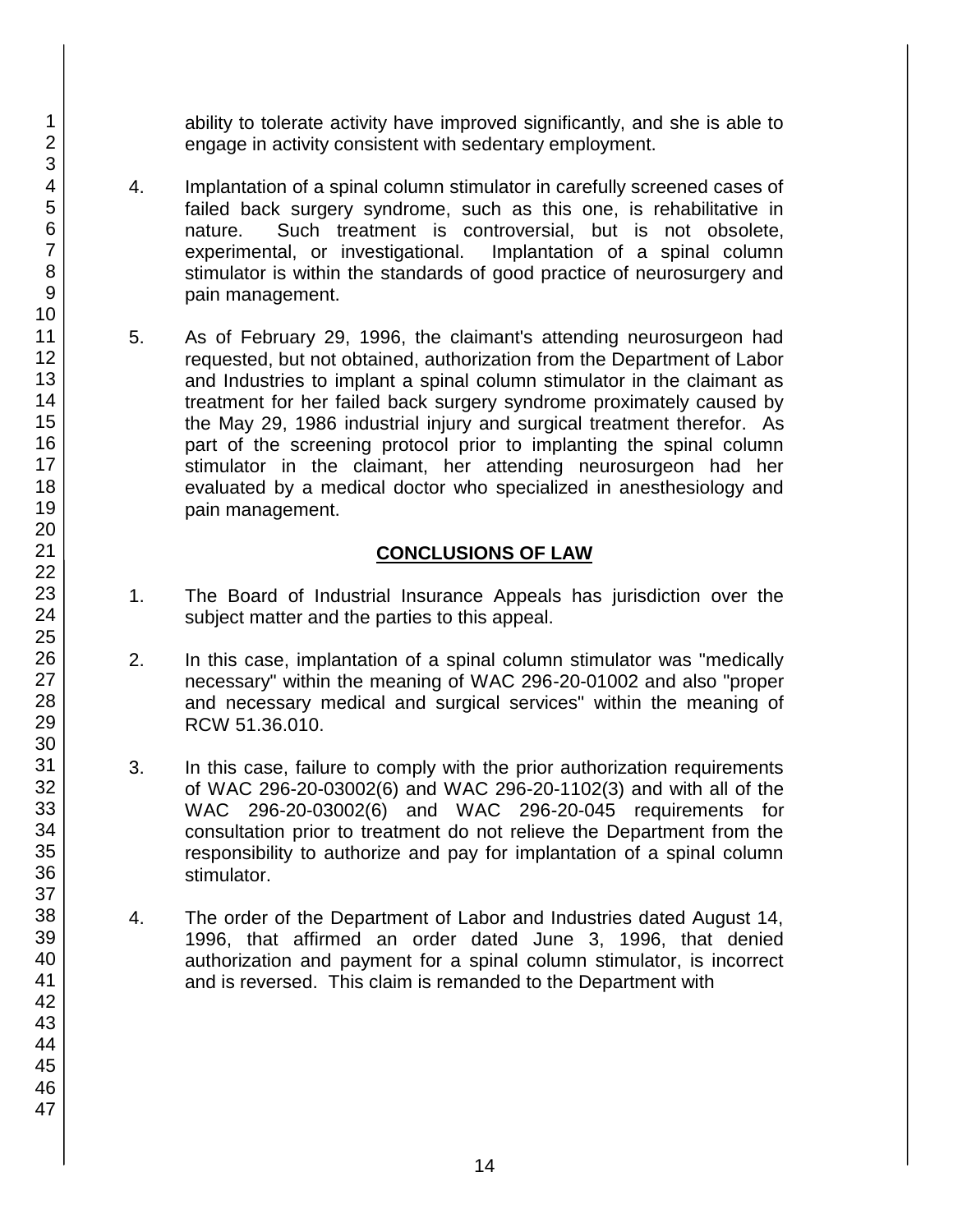direction to authorize and pay for the implantation of the claimant's spinal column stimulator.

It is so ORDERED.

Dated this 31st day of August, 1998.

BOARD OF INDUSTRIAL INSURANCE APPEALS

\_\_\_\_\_\_\_\_\_\_\_\_\_\_\_\_\_\_\_\_\_\_\_\_\_\_\_\_\_\_\_\_\_\_\_\_\_\_\_\_ THOMAS E. EGAN Chairperson

\_\_\_\_\_\_\_\_\_\_\_\_\_\_\_\_\_\_\_\_\_\_\_\_\_\_\_\_\_\_\_\_\_\_\_\_\_\_\_\_ FRANK E. FENNERTY, JR. Member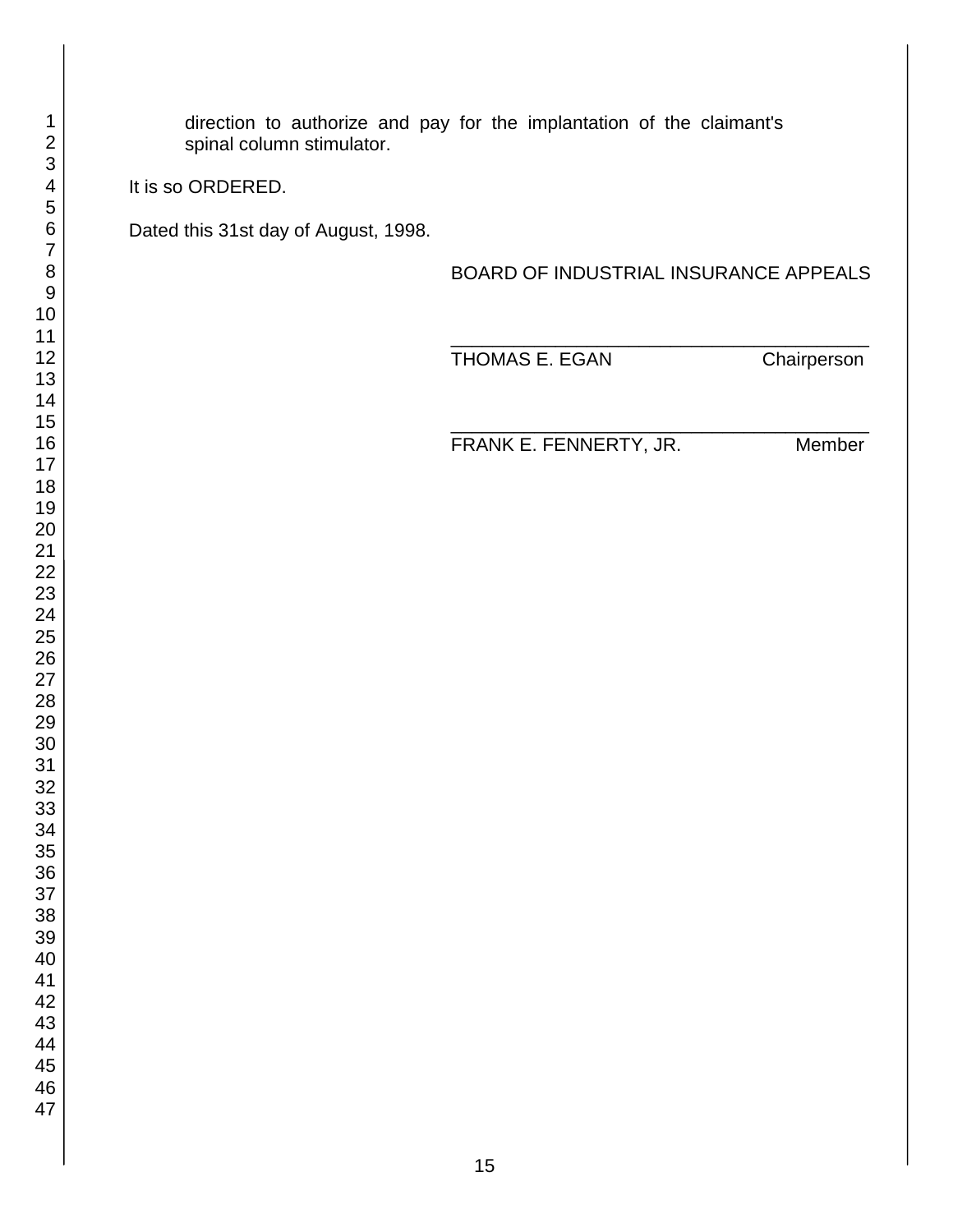### **DISSENT**

I dissent. While I am glad Ms. Pleas has relief from her pain as a result of her SCS implant, I must disagree with the majority's opinion that she has met her burden of proof by showing that the SCS implant was medically necessary because of its rehabilitative effect for her. Rather, her burden of proof must be to first show that the Department's denial of authorization of SCS procedures for industrially injured workers is incorrect. She has not met this burden. This record, as the majority notes, makes it clear that the SCS implantation procedure is still significantly controversial within the medical community, and therefore presumed not to be medically necessary under WAC 296-20-01002.

The Department has broad supervisory authority granted by the Legislature to determine types of treatment provided to injured workers through the workers' compensation system. To accomplish this, the Department relies on the Washington State Medical Association (WSMA) committee to specifically advise them on acceptable community standards of treatment for the industrial insurance system. Medical policy coverage decisions are based on available data about clinical outcomes and proven efficacy of treatments. Dr. Franklin explained in his testimony that Dr. Oakley and Dr. Loeser were asked to participate on the WSMA subcommittee formed to look at SCS coverage because of their experience performing SCS implants. After being presented with Dr. Oakley's data and Dr. Loeser's review of available research, the committee unanimously voted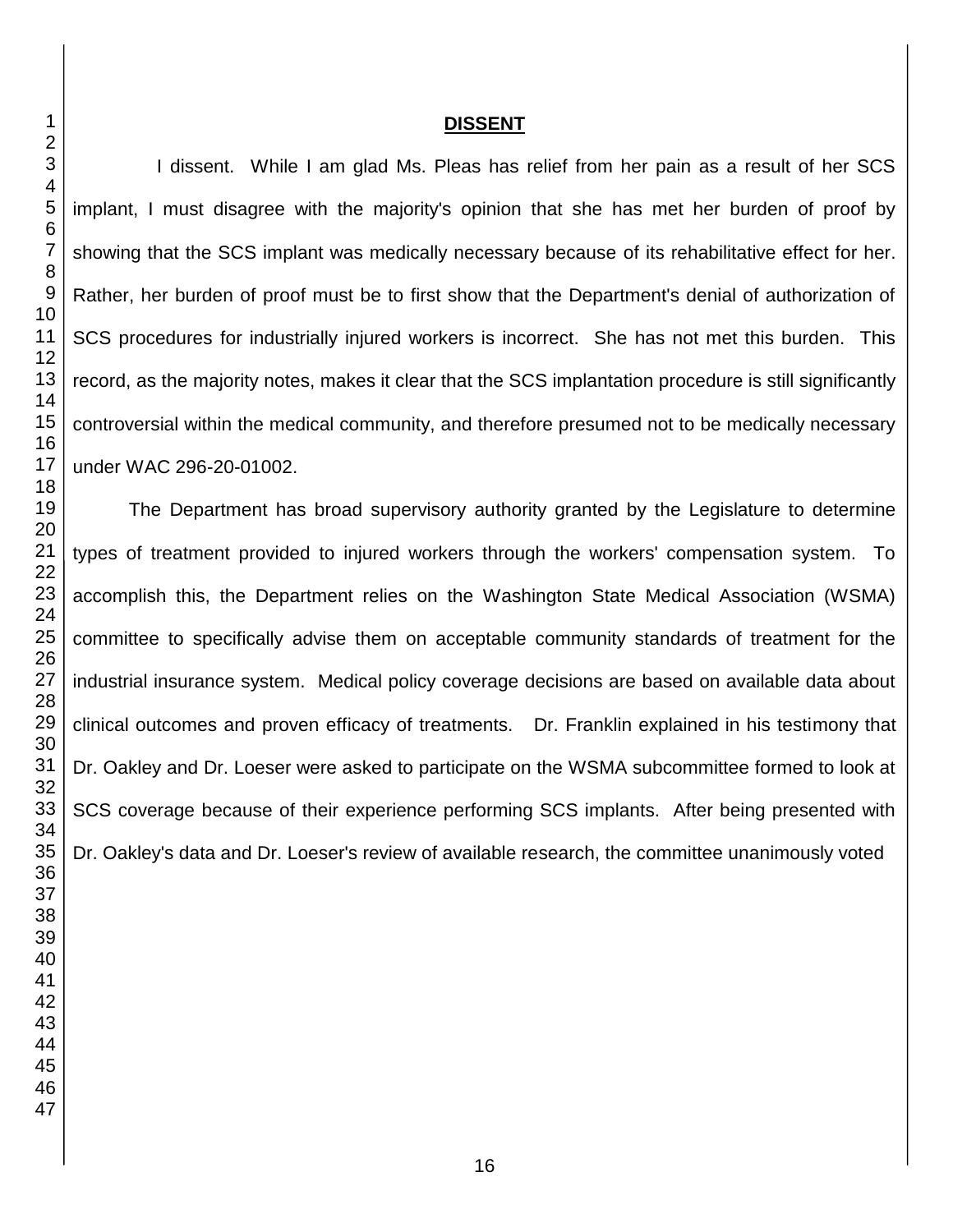to advise the Department not to cover SCS implants as an acceptable standard of care. The majority accords Dr. Franklin's opinion less weight due to the fact that he is not a surgeon. In fact, Dr. Franklin's training in epidemiology is far more critical to the evidence of whether methodologically sound scientific evidence exists to support the effectiveness of SCS. Dr. Franklin's opinion that current studies do not support SCS as an accepted standard of good practice is persuasive. It is not rebutted by the anecdotal opinions of the surgeons who have performed the procedure, the fact that the appliance has FDA approval, or the fact that other insurance programs may pay for the procedure. The expert medical testimony in this record is in agreement that existing research is weak and does not shed light on which individuals are likely to benefit, predictable clinical outcomes, or even the appropriate length of time necessary to ascertain whether a positive outcome has been realized. Dr. Franklin's and Dr. Loeser's testimony clearly show that SCS remains a controversial procedure.

The majority applies the "20-20 hindsight" holdings of *Krawiec* and *Armack* to determine the SCS implant was medically necessary based on testimony the implant resulted in functional improvement for Ms. Pleas. In fact, this case is distinguishable from both *Krawiec* and *Armack* which involved medical procedures routinely accepted by the medical community without controversy, and noncompliance of the treating physicians with Department preauthorization regulations. In contrast, this case involves a controversial medical procedure that is not accepted by the Department as a matter of policy, even if the physician complies with preauthorization